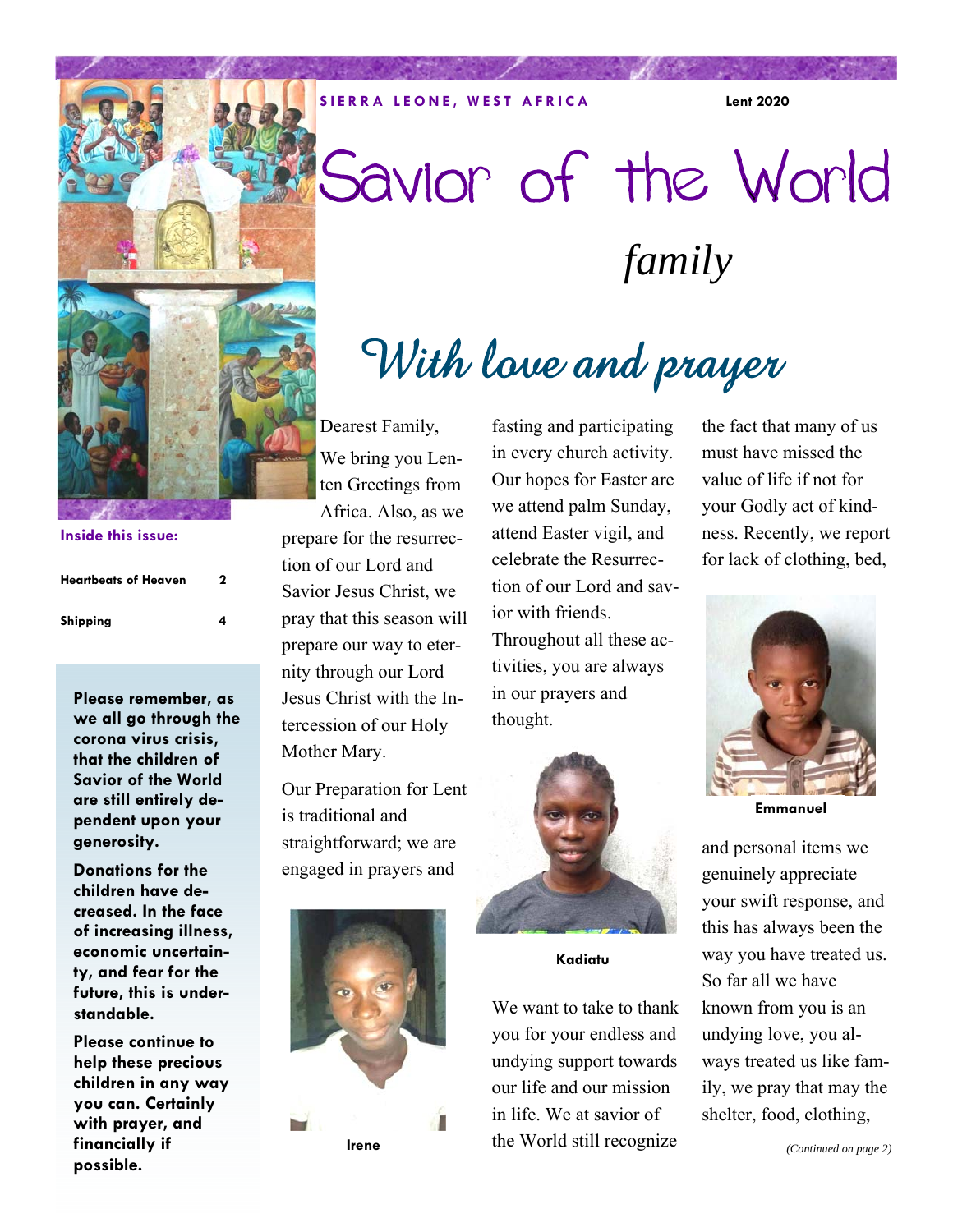## With love and prayer

you have provided for us, answers these questions, When I was hungry did you give me to eat? When I was naked, do you give me clothes? When I was thirsty, do you give me to drink? When I was homeless, do you shelter me? For this act of love, May you be invited to the abode

*(Continued from page 1)* of Our Father.

We hope to reach out to you all soon to tell you how our whole Lent season went. We love you and continue to pray for Long Life, good health, sound mind, and prosperity. Amen

With Love and Prayers Louisa and Children



**Abu** 

## **Heartbeats of Heaven**

Dear Brothers and Sisters of the Savior of the World Family,

May the Peace of our Lord Jesus be with you, now and always!

Dearest friends, I am writing these words during Lent as we prepare for the celebration of Jesus' Passion, Death and Resurrection. But words that come to my memory are a Christmas carol that you know, The Little Drummer Boy.

*"Come," they told me, "Our newborn King to see,"* 

*"Our finest gifts we'll bring,"* 

*"To lay before the King", "So to honor Him, when* 

*we come."* 

*"Baby Jesus," "I am a poor boy, too" "I have no gift to bring," "That's fit to give a King," "Shall I play for you, on my drum?"* 

*Mary nodded,* 

*The ox and ass kept time, I played my drum for him,* 

*I played my best for him, And he smiled at me, me and my drum.* 

On Good Friday, we hear the Gospel of St. John. Much is made of the fact that when they nailed Jesus to the cross and were about to raise it from the ground, the Jews complained to Pilate because Pilate wrote, "Jesus, King of the

**Emma** 

**They sing and play their drums with the burning conviction that Jesus the King is smiling on them in their poverty.**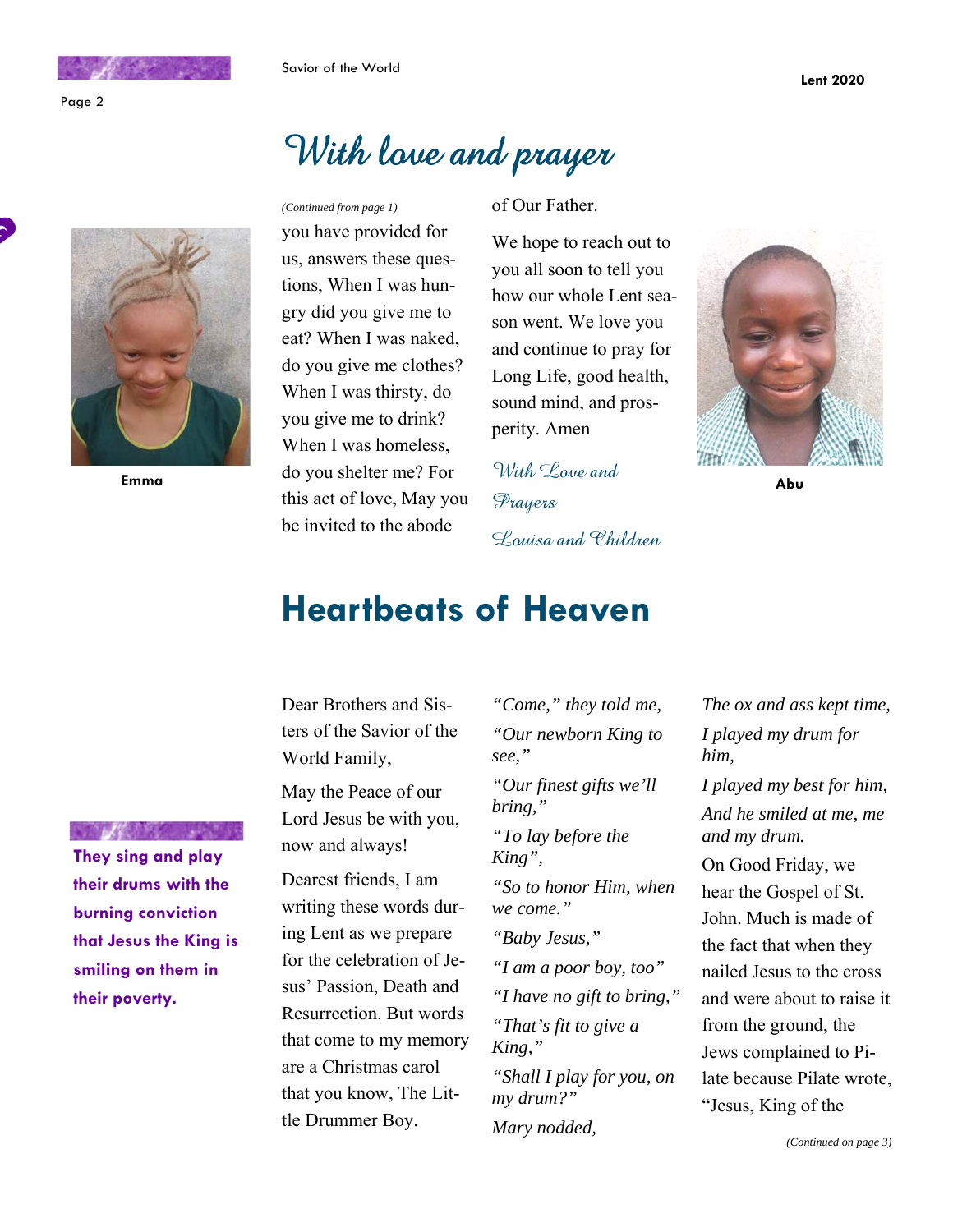#### Page 3

## **Heartbeats of Heaven**

Jews." The Jews stood aghast at seeing Jesus already very bloody and emaciated from the scourging, the crowning with thorns and the road up Calvary while he was carrying – and falling under – his cross. Was this really their King?

And then there is the drum. It is the musical accompaniment that the poor in Africa offer when they sing at the Holy Sacrifice of the Mass. They do not have the means of acquiring any other musical instrument. The drum is a sign of their humility, joy and gratitude – they sing and play their drums with the burning conviction that Jesus the King is smiling on them in their poverty.

We cannot help but remember, however, that not far from where I live the royal servants of the Ugandan king beat their drums all through the night with a volume so thunderous that it seemed like small bombs

*(Continued from page 2)* were dropping throughout the countryside of Uganda at the very time that St. Charles Lwanga, St. Kizito and their companions were preparing for the next morning's brutality when they would honor their King, Jesus Christ, by their sacrificial passion and death.

> The drums were supposed to frighten them. It seems, however, that the drums invigorated the young martyrs. In fact Charles Lwanga managed to finish baptismal preparations and then actually baptize four of his companions, including Kizito, the youngest martyr, during that very night when the drums were beating so wildly.

The next morning, Charles Lwanga died one of the holiest deaths any martyr could die: they wanted him to burn very slowly, so they wrapped his body very tightly in reed mats and put the fire to his feet. In fact the fire did burn his

body completely, inch by inch for what seemed like several hours. Charles prayed silently during this whole time his body was burning. At the very moment the fire reached his ardently loving heart, he cried out solemnly, "Katonda" – "O God" – and then he died.

These days there is a fear in some places of the disease provoked by the coronavirus. These martyrs of Uganda died as witnesses to the fact that there is another disease in the world that is quite more lethal than that originating with the coronavirus. They died as witnesses to the evil of sexual perversion. Because they were saying, "No!" to their king's sexual advances, they died with a gracious, "Yes!" on their lips to their true King, Jesus Christ. Jesus was smiling at them as their hearts beat to the rhythm of a beautiful and holy love. May Jesus smile on all of you!

**These martyrs of Uganda died as witnesses to the fact that there is another disease in the world that is quite more lethal than that originating with the coronavirus.** 

**NATIONAL PROPERTY** 

**Fr. Umuhozaniman**